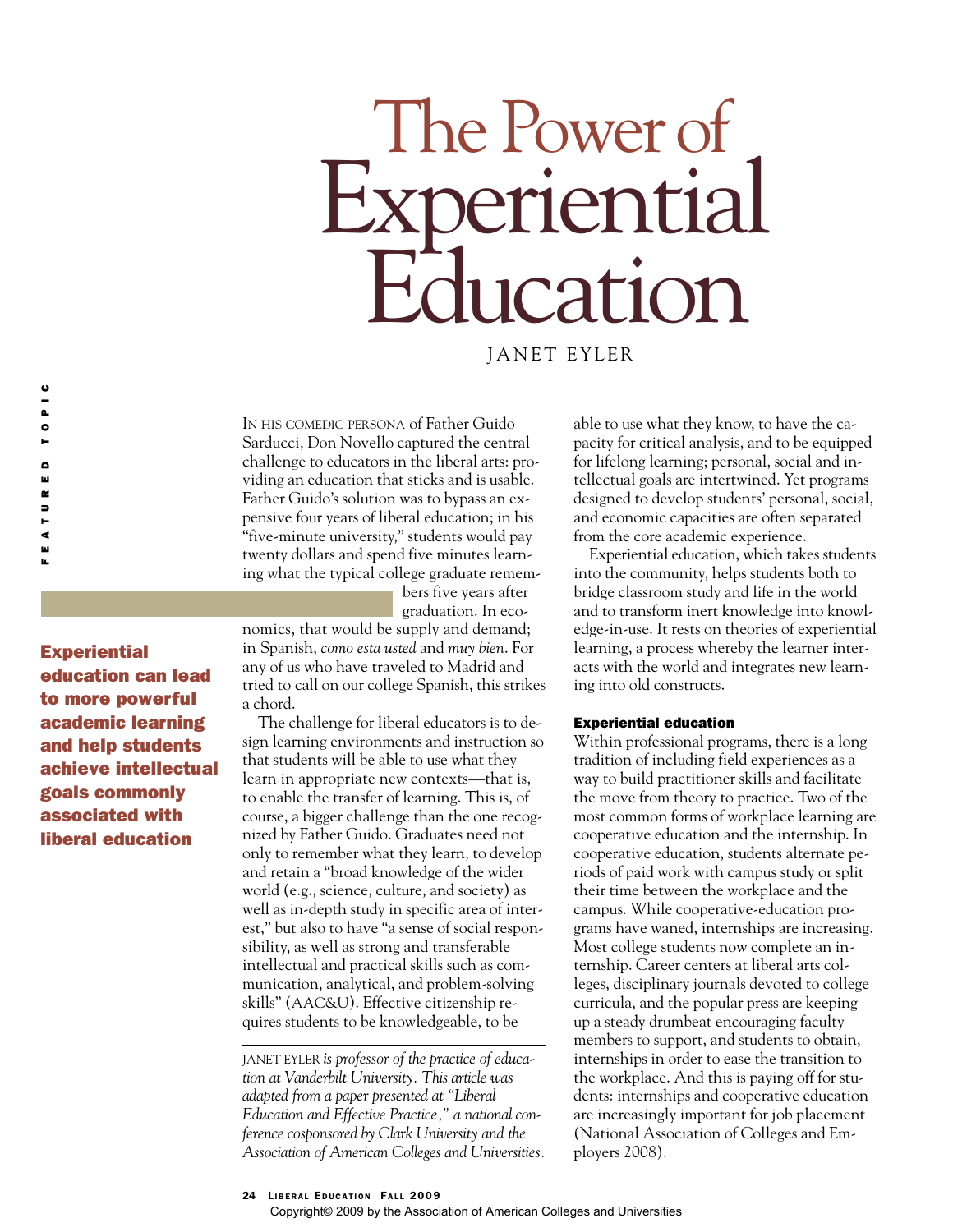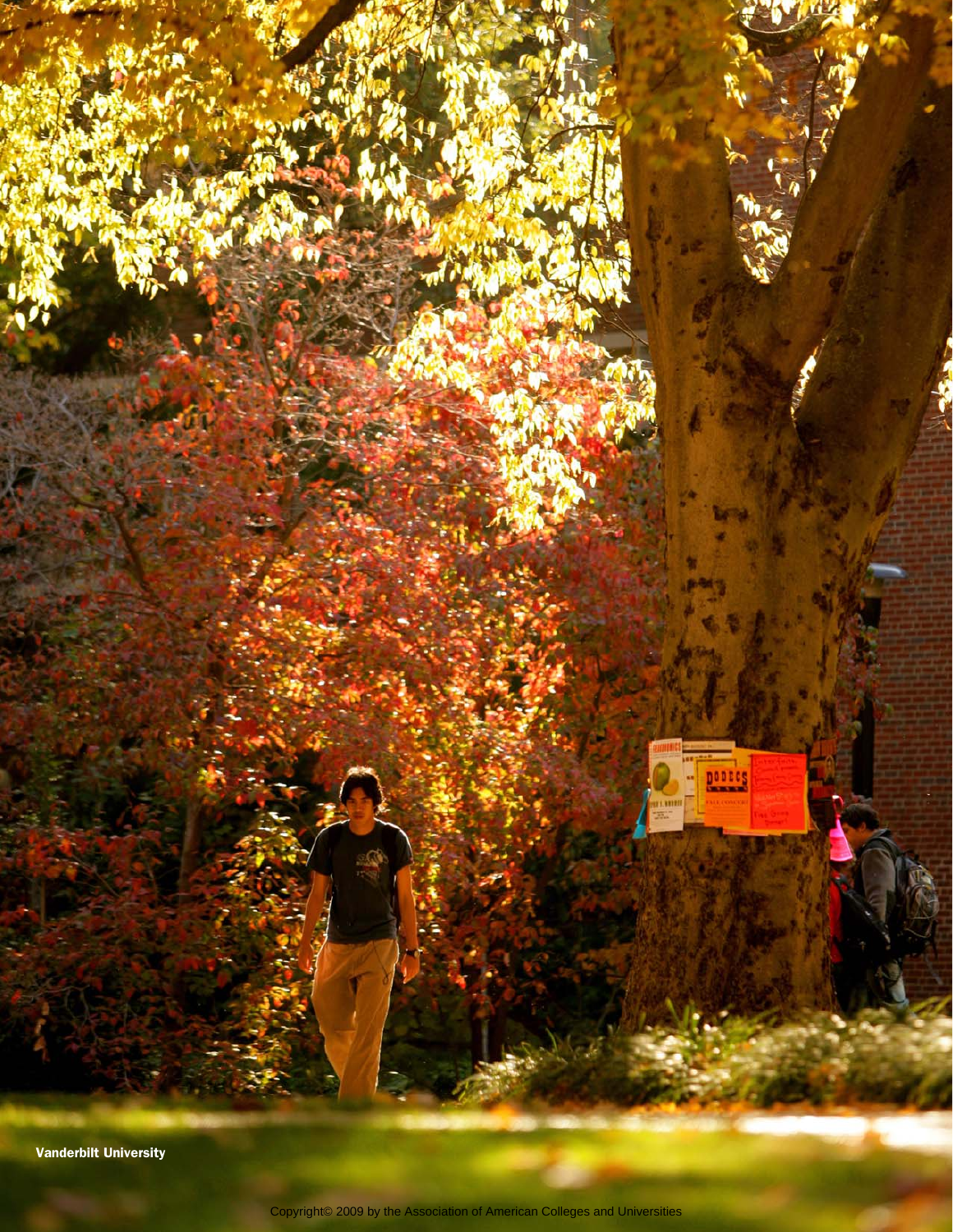FEATURED TOPIC  $\frac{1}{\alpha}$  $\bullet$  $\bullet$ ш  $\boldsymbol{\underline{\alpha}}$  $\frac{1}{1}$ ⋖ ш ú.

Service learning—a form of experiential education that combines academic study with service in the community—emerged in the 1970s and has since grown exponentially. The pioneers of service learning believed that the combination of service and learning would improve the quality of both and that it could lead to educational reform and democratic revitalization. Service learning is distinguished from other approaches to experiential education by its commitment to certain values as well as its inclusion of continuous, structured reflection. From the outset, service learning has been oriented to the achievement of academic goals in all fields, including the liberal arts. It fits easily into most disciplines, and with some creativity it can be fit into virtually all disciplines. Models range from add-on, extra-credit, or assignment options to the thorough integration of service as a class "text."

Experiential education has been a commonplace in vocationally or professionally oriented programs for many years, but field-based pedagogies have struggled to gain legitimacy in the liberal arts. As advances in cognitive science have begun to blur the line between academic and practical learning, awareness of the relevance of experiential education to achieving goals of the liberal arts has increased. And a



similar awareness has also increased among employers who are increasingly less concerned about particular vocational skills and who are demanding the same skills, abilities, and habits of mind long valued by the liberal arts (Business-Higher Education Forum 2003; Peter D. Hart Research Associates 2006). Additionally, since the 1980s, there has been renewed interest in the civic role of colleges and universities and a call for increased civic literacy for students; this has fueled much of the interest in service learning as a way of achieving the goals of liberal education so central to citizenship.

Experiential education has value far beyond building the kind of social skills, work ethic, and practical expertise that are important in professionally oriented programs. In fact, experiential education can also lead to more powerful academic learning and help students achieve intellectual goals commonly associated with liberal education, including

- a deeper understanding of subject matter than is possible through classroom study alone;
- the capacity for critical thinking and application of knowledge in complex or ambiguous situations;
- the ability to engage in lifelong learning, including learning in the workplace.

Experiential education also identifies the practices necessary for achieving these outcomes, particularly the use of structured reflection to help students link experience with theory and, thereby, deepen their understanding and ability to use what they know.

# Mastery and use of subject matter

A fundamental goal of liberal learning is mastery of both broad and specialized bodies of knowledge. The inability to call on this knowledge base is what Alfred North Whitehead (1929) described nearly a century ago as the problem of "inert knowledge." Often, students cannot apply even recently learned information to new situations. Modern cognitive scientists ascribe this inability to apply what is learned to a failure to conditionalize knowledge; the learners don't see the relevance and cannot access what they know when confronted with an opportunity for transfer (Bransford, Brown, and Cocking 2000). Life is not organized by chapter, with tests to signal what information to apply. Unless students learn explicitly to recognize when their knowledge might be useful, can recall that knowledge,

Janet Eyler

26 LIBERAL EDUCATION FALL 2009 Copyright© 2009 by the Association of American Colleges and Universities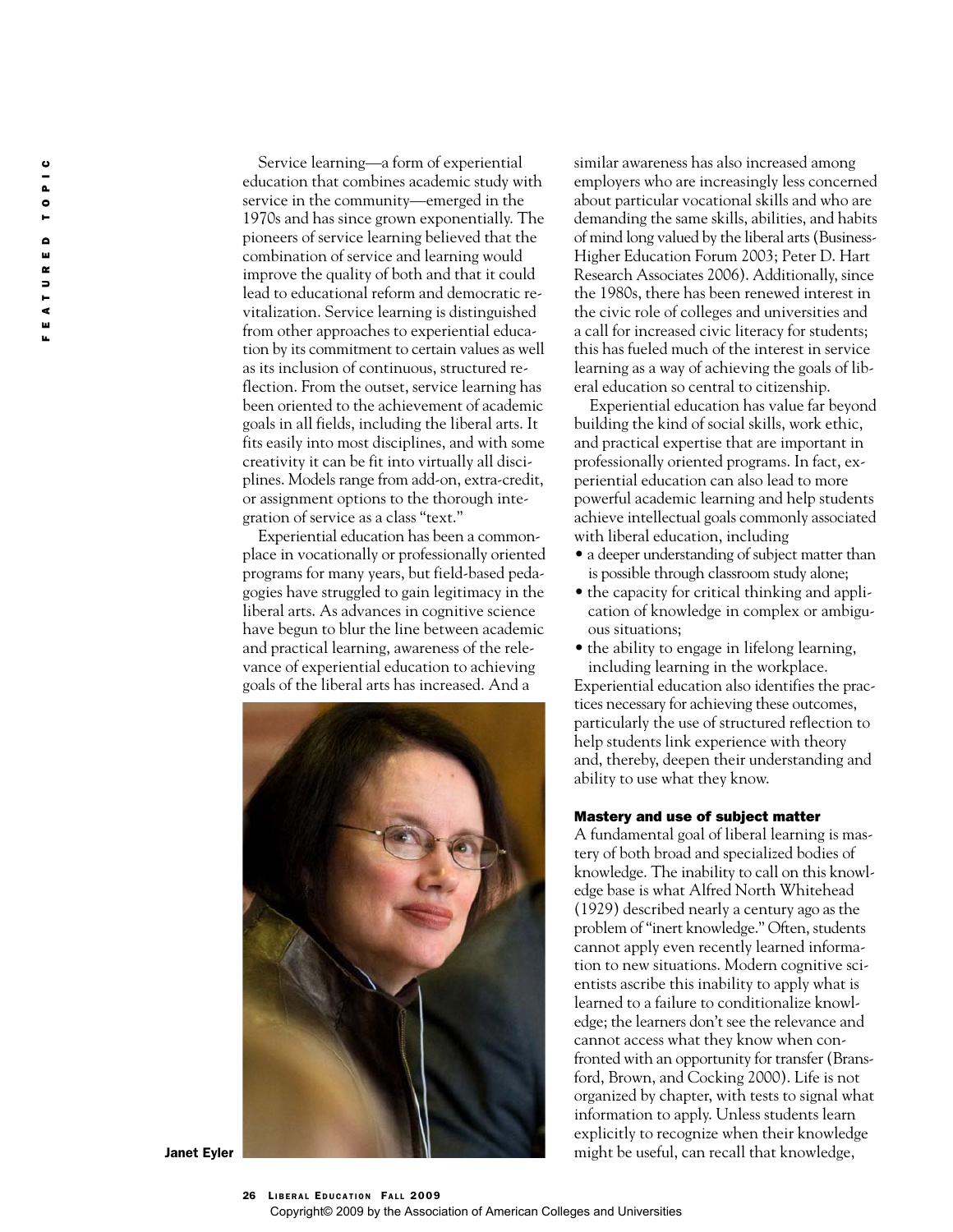and know how to apply it, they will fail to transfer what they know; their understanding is incomplete.

Transfer of knowledge requires deep understanding.

Recall and reproduction of material taught in the classroom do not constitute understanding. For knowledge to be usable, it has to be acquired in a situation. Otherwise, it is segregated from experience and unlikely to be remembered or transferred to new experiences. Well-understood material can be retrieved from memory and used in new situations because it is linked with multiple experiences and examples and not isolated from other experience and knowledge.

A small study comparing student learning in classes on legislative politics with student learning in internships at a state legislature found that both groups did equally well on a traditional test of facts (Eyler and Halteman 1981). But when challenged to develop a strategy for enacting policy, the interns incorporated the need to engage powerful and wellplaced legislators and to organize support, while the classroom-based students drew on the formal steps about how a bill becomes a law. Experiential education, as this and similar studies have shown, leads to deeper, more nuanced understanding of subject matter.

Organizing student learning in ways that give students agency is also associated with deeper understanding. Communities of learning that encourage cooperation and reciprocity among students improve learning and are particularly well suited to field-based projects. Students' commitment and curiosity are fueled when they take responsibility for action with consequences for other people, and this, in turn, leads to increased effort and attention. Such engagement is instrumental in achieving mastery of the subject matter and also in confronting the intellectual challenges that promote cognitive development.

# The capacity to deal with complex new situations

To achieve such liberal learning goals as effective citizenship and engagement in lifelong learning, students need the capacity to perceive and address ill-structured problems, tolerate ambiguity, make warranted judgments, and act while continuously seeking and refining fur-

# Field-based pedagogies have struggled to gain legitimacy in the liberal arts

ther information. Neither tolerance for ambiguity nor critical thinking is simply a function of information, skill, and social ability or even of repeated practice, but rather

both require intellectual capabilities that are not now generally attained before college graduation.

Students often arrive at college with simplistic ways of viewing knotty problems, and they may not be able to recognize an ill-structured problem. They are likely to see their task as learning right answers rather than understanding the difficulty of framing issues and problems and understanding that the very nature of difficult problems makes one clear solution unlikely. Or they may reject discussion as pointless because they regard disagreement as simply a matter of opinions, any of which is equally valid. King (1992) argues that most students graduate without attaining a level of reasoning ability that would allow them to frame, explore alternative perspectives, reframe, and resolve problems, while understanding that future information may call for a reevaluation of one's current position. Yet these analytic capabilities are fundamental to the process of judgment, to solving problems in the workplace, and to making decisions in a democracy. The tendency to cling to simplistic black-and-white answers to problems, to fail to reevaluate assumptions in the light of new circumstances, and to assume that disagreement is sinister represent failures of liberal education.

The process by which students develop the capacity to use advanced formal reasoning processes involves confronting dissonant information and making sense of it. It requires students to monitor their own understanding and to recognize and grapple with alternative perspectives. This process of intellectual growth can be promoted through experiential education, which fully engages students and commits them to resolving the challenges they address. Service learning is particularly appropriate, since it commonly focuses on issues that give rise to ill-structured problems or what Schön termed the "swampy lowlands" where problems are "messy and confusing and incapable of technical solution" (1995, 28).

The cognitive dissonance that leads to intellectual growth is more likely to occur when students care. A college student who is bored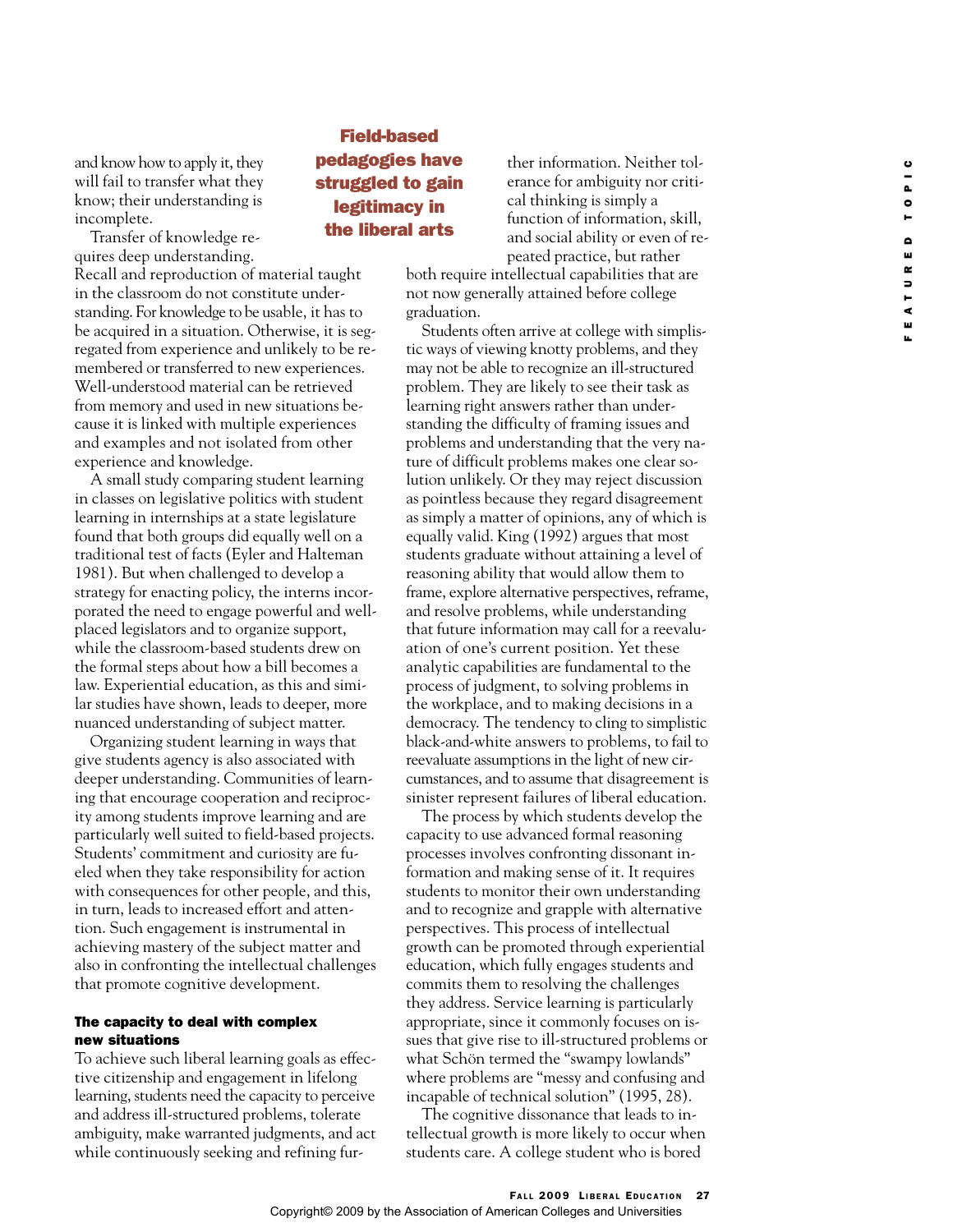about the economics of health care, for example, may find it more engaging when the person he or she is working with has to "game the system" to obtain needed care. The personal connections and the need to be effective in the field create a level of engagement and caring that increase the likelihood that students will recognize the contradictions within their own assumptions or will be open to perspectives different from their own and feel the need to resolve these differences. This is the process that creates increasingly adequate cognitive abilities for dealing with complexity and uncertainty.

A national study of college students tested the power of service learning to facilitate cognitive development (Eyler and Giles 1999). Students who were involved in intensive, highly reflective service-learning courses showed significant increases in reflective judgment over the course of their study as compared to those in less-intensive servicelearning courses and those with no servicelearning experience at all. These gains were measured through problem-solving interviews during which students demonstrated their reasoning capacity. Subsequent work by others has been consistent with this finding (Steinke and Buresh 2002; Steinke and Fitch 2003; Ash and Clayton 2003).

## Developing skills for lifelong learning

Classic transfer of learning stresses the match between the learning context and the situation in which learning is applied. In the twenty-first century, even if students were able to apply classroom learning effectively, they would soon find it outdated. Students don't just need to learn "job skills" on the job; the capacity for continuous learning is critical.

Building this capacity for continuous learning is another way to frame the role of experiential learning in transfer. What Schwartz, Bransford, and Sears (2005) call "transferring out"—that is, the direct transfer of new learning to a situation—is often limited by the lack of well-developed expertise of novice learners. They note that particular forms of instruction prepare learners to "transfer in," to use previous learning to interpret the situation and develop a strategy for future learning. If students are engaged in problem solving before being presented with new information, rather than

simply learning information through reading and lecture, they are more likely to be able to solve a novel problem. This distinction has importance for how liberal learning built around authentic workplace or community challenges might enhance the capacity for further learning in that subject area. Integrating problem- or project-based challenges into the study deepens understanding of concepts and theories and also prepares students to meet new challenges.

Studies of internship and service-learning programs have demonstrated that students who repeatedly engage in structured reflection during field experience are more likely to bring a strategic learning orientation to new challenges (Eyler 1993; Eyler and Giles 1999). Experiential education blurs the line between theory and practice; theory lacks meaning outside of practice. In order to develop strong skills for continuous learning, students need opportunities to practice those skills in envi-



#### 28 LIBERAL EDUCATION FALL 2009

#### Copyright© 2009 by the Association of American Colleges and Universities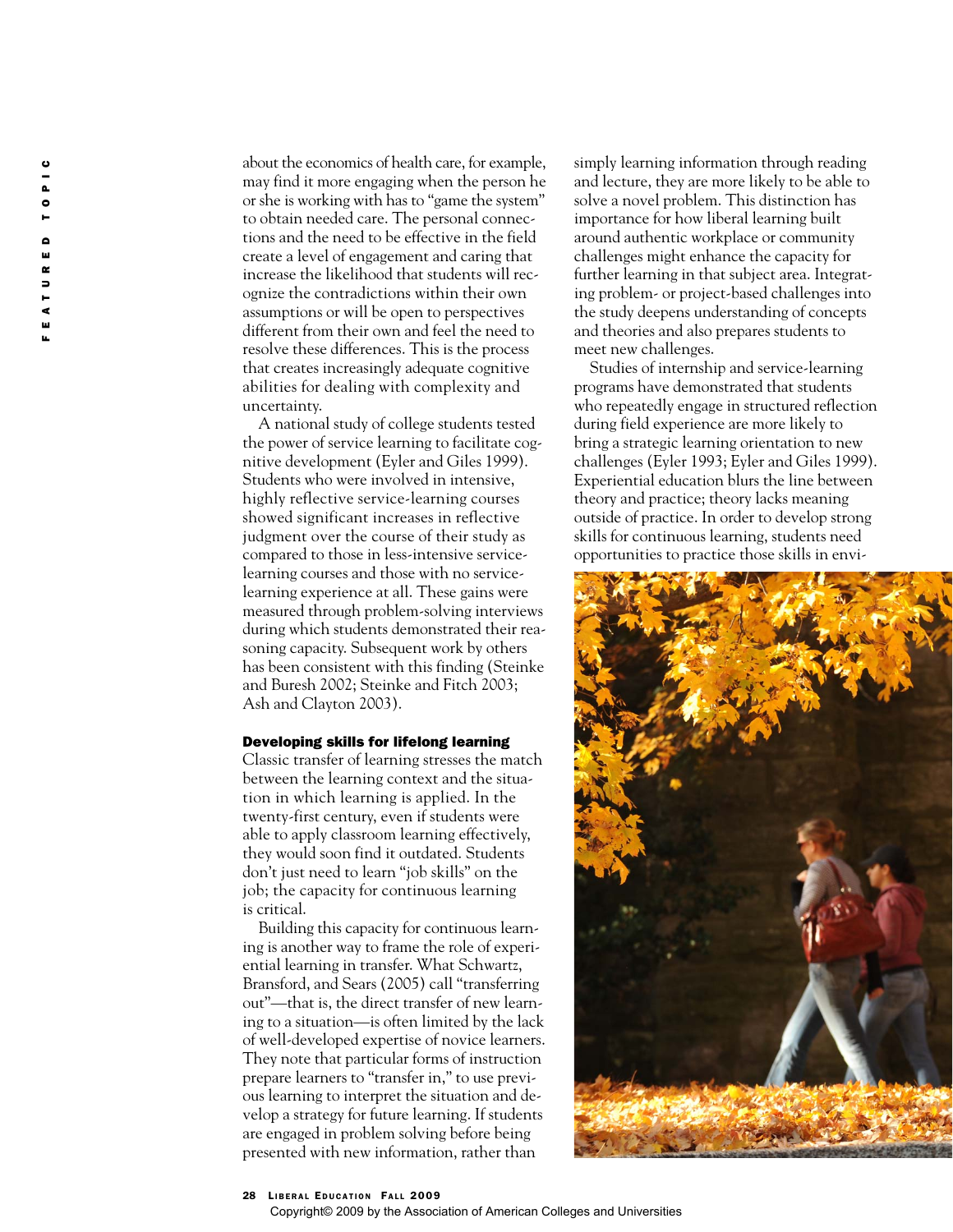ronments consistent with lifelong use and as they acquire disciplinary mastery.

The difference between experiential learning in the classroom and in workplace or community settings is not only a matter of subject-matter content or instructional principles, but it is also existential. Students in experiential education learn as workers or community participants with a need to know in order to get a job done, not just as students who need to take a test. Students even in problem-based classroom instruction frame their learning in terms of grades and pleasing the professor, while those same students talk about respect, achievement, and the quality of their contribution in an internship placement (Eyler 1993). Others have observed this same phenomenon in which adults in the workplace frame their learning in terms of their particular roles, while students

# There is a profound mismatch between how students learn in the classroom and how they will later learn in the community

learning the same material in the classroom approach it from the perspective of the teacher's demands (Cobb and Bowers 1999).

There is a profound mismatch between how students learn in the classroom

and how they will later learn in the community (Resnick 1987). In the workplace or in addressing community issues, learning often occurs collaboratively, is organized around concrete situations, makes use of tools and resources, and is iterative, whereas classroombased learning often involves decontextualized knowledge, manipulation of abstract symbols, and highly individual efforts. Knowledge in the classroom tends to be compartmentalized into disciplines, whereas in use in the community or workplace it tends to be organized around problems or domains of practice.



Vanderbilt University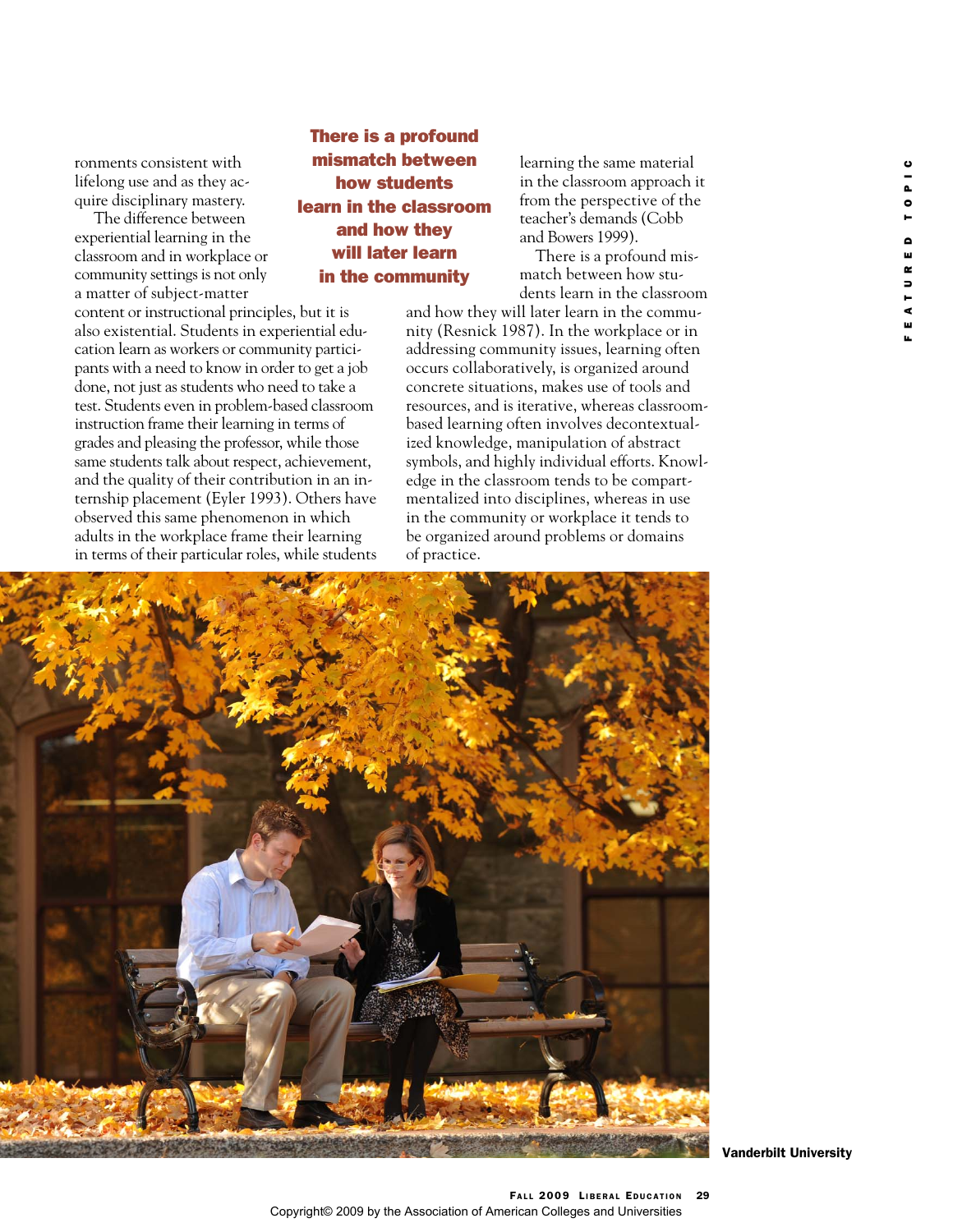# Quality matters

While experiential education can contribute to liberal learning, achieving this outcome requires careful structuring and supervision of out-of-classroom student experiences. Studies of service learning have shown that poorly structured programs that do not integrate service with the academic curriculum make little contribution to student learning, even though they may help students develop in other ways (Vogelgesang and Astin 2000; Eyler and Giles 1999). Literature on internships, cooperative education, and school-towork programs also mentions the integration of field experience with curricular goals learning through doing—but often there is a mismatch between the stated goals of programs and the actual experiences of students (Moore 1981; Parilla and Hesser 1998). Internships are often run like independent studies with little faculty oversight or opportunity for structured reflection.

In order to justify the inclusion of work or community service as part of the liberal arts curriculum, attention needs to be paid to ensuring the quality of the intellectual as well as the work experience. Guidelines for creating high-quality experiential education programs and helping students make the most of their experiences are similar and consistent with much of the literature on effective liberal education. They include

- work or service clearly related to the academic goals of the course or program;
- well-developed assessments that provide evidence of the achievement of academic objectives;
- important responsibility for the student;
- site supervisors who understand the learning goals for the student and partner with the academic supervisor to provide continuous monitoring and feedback;
- an academic supervisor or instructor who pays close attention to the students' work in the field and partners with the site supervisor to provide continuous monitoring and feedback;
- attention paid to preparing students for both the practical challenges of their placements and for learning from experience;
- continuous, well-structured reflection opportunities to help students link experience and learning throughout the course of their placements.

# Reflection and feedback

The most critical factor for achieving powerful learning outcomes from experiential-learning programs is the inclusion of opportunities for feedback and reflection. Challenging, continuous, context-appropriate reflection turns work experience into learning experience. It is easy to underestimate how intensive reflection must be in order for it to have an impact; it is not unusual to find faculty members who believe their program provides adequate reflection even though the effects on students fall short.

There are a number of models and tools that provide a foundation for organizing reflection. The reflection cycle developed by David Kolb (1984) has been widely embraced by advocates of experiential education, and others have built on that work (Ash and Clayton 2004). It is a useful choice because it is simple and intuitive, making it easy for students to use as a facilitation tool with their peers and for faculty members to use in written assignments and discussion. The cycle moves from experience to reflection and then back to experience. Students are encouraged to connect the concrete and the abstract and to connect reflection with action, and they are pushed to make sense of their experience in terms of what they are learning in the classroom as well as to draw implications for further application or study.

If experiential education is to be reflective throughout then care must be given to planning, and this process should be embedded in the experience from start to finish. One tool for organizing the reflection process is the reflection map (Eyler 2002). Like the Kolb model, the reflection map is a simple and intuitive tool that helps the instructor accomplish several goals. It focuses on reflection alone in class and in the field—before, during, and after the field experience. Students are prepared for learning and gain ownership through planning their academic goals. Classroom time is conserved by building reflection into other settings, and the process encourages continuous iterative reflection rather than a single paper or event at the end of the field experience. This is particularly important for cooperative education and internships where regular classroom meetings are difficult to arrange.

Even when professors understand the importance of reflection for linking field-based experience to the subject matter being studied, they may find it difficult to design courses to

## 30 LIBERAL EDUCATION FALL 2009